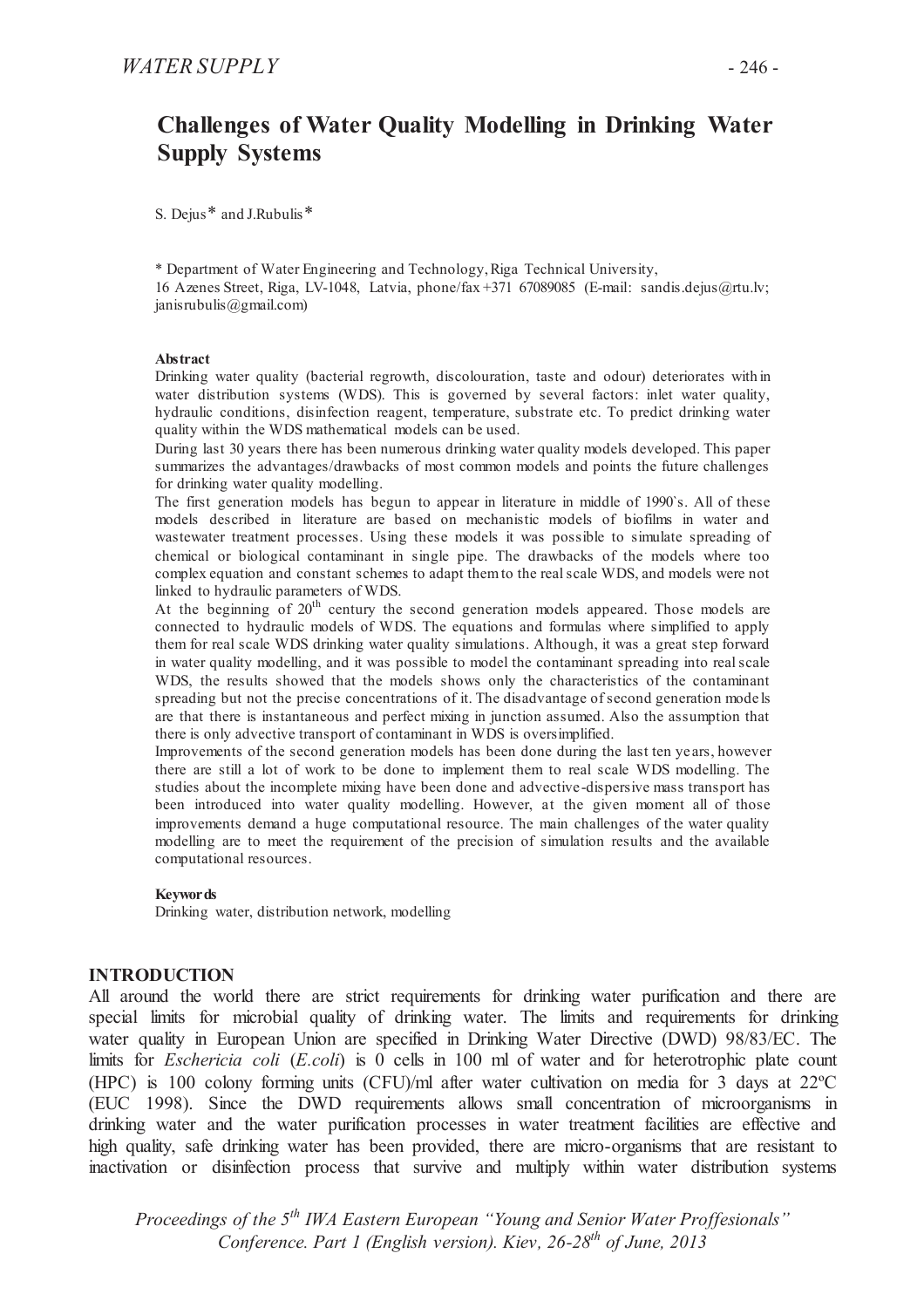# *WATER SUPPLY* - 247 -

(Sekar et al. 2012). Microorganism's occurrence in water distribution system (WDS) combined with favourable growth conditions for bacteria may lead to bacterial regrowth. Bacterial regrowth has been associated with coliform occurrence, the likelihood of waterborne illness, enhanced pipe corrosion, and taste and odour problems (Zhang et al. 2004). Each WDS is a complex system that consists of hundreds or thousands of individual pipe sections where numerous factors (e.g. characteristics of substrate, water temperature, concentration of residual disinfectant, etc.) impacts the bacterial regrowth, therefore it is very difficult to explain the bacterial regrowth, for example, by a heuristic approach such as multiple regression analysis of observations made at monthly intervals at various stations throughout a WDS (Zhang et al.2002). Based on complexity of the predictions of bacterial regrowth in WDS there has been a mathematical models developed to make the predictions accurate.

The aim of this paper is to analyze the history of the water quality modelling and understand the challenges of water quality modelling in future.

#### **THE FIRST GENERATION MODELS**

The first generation models has begun to appear in literature in middle of 1990`s (Servais et al. 1994; Camper 1996; Dukan et al.1996; Bois et al. 1997). All of these models described in literature are based on mechanistic models of biofilms in water and wastewater treatment processes. Overall review of these models is summarized (Gagnon et al. 1997), the main conclusions is that these models where too complex to expand them to whole WDS.

Servais et al. (1994) and Bois et al. (1997) have developed two independent but very similar models. Those models can describe the growth of the attached bacteria (biofilm), the growth of free or suspended bacteria in bulk water, the loss of substrate, the inhibition of growth by chlorine and the loss of chlorine by oxidation reactions. Although the description of biological and chemical processes was decent, there were a large number of constants that had to be specified to run the model. The other drawback of the models was that the chemical and biological processes are not linked with a hydraulic model. Since the hydraulics of the WDS has a great impact on bacterial regrowth (Rice et al. 1991; Brazos et al. 1982; LeChavallier et al.1987) this has been considered as a serious drawback.

Camper et al. (1996) has developed the biofilm accumulation model (BAM), the aim of development of this model was to provide detailed description of biological and chemical processes in pipe lines. The model consisted of only one pipe; it means that it was not suitable for modelling of bacterial regrowth in whole WDS. It also was not linked to any hydraulic parameters.

Model developed by Dukan et al. (1996) (PICCOBIO) in comparison to previous models contains the possibility of coupling of steady-state hydraulic conditions with the biological and chemical reactions. However, it was still too short to provide a dynamic bacterial regrowth results for at typical unsteady-steady condition WDS.

#### **THE SECOND GENERATION MODELS**

The second generation models have been developed in beginning of 20th century (Rossman 2000; Zhang et al. 2004, Shang et al. 2007; Shang et al. 2008). In development of second generation models the bacterial and chemical reactions are coupled with the hydraulics of the WDS.

Rossman (2000) have developed the EPANET model. Although, it is not the bacterial regrowth model, it is a widely used, public-domain model that performs extended period simulation of hydraulic behaviour within pressurizes pipe networks and also includes a single chemical species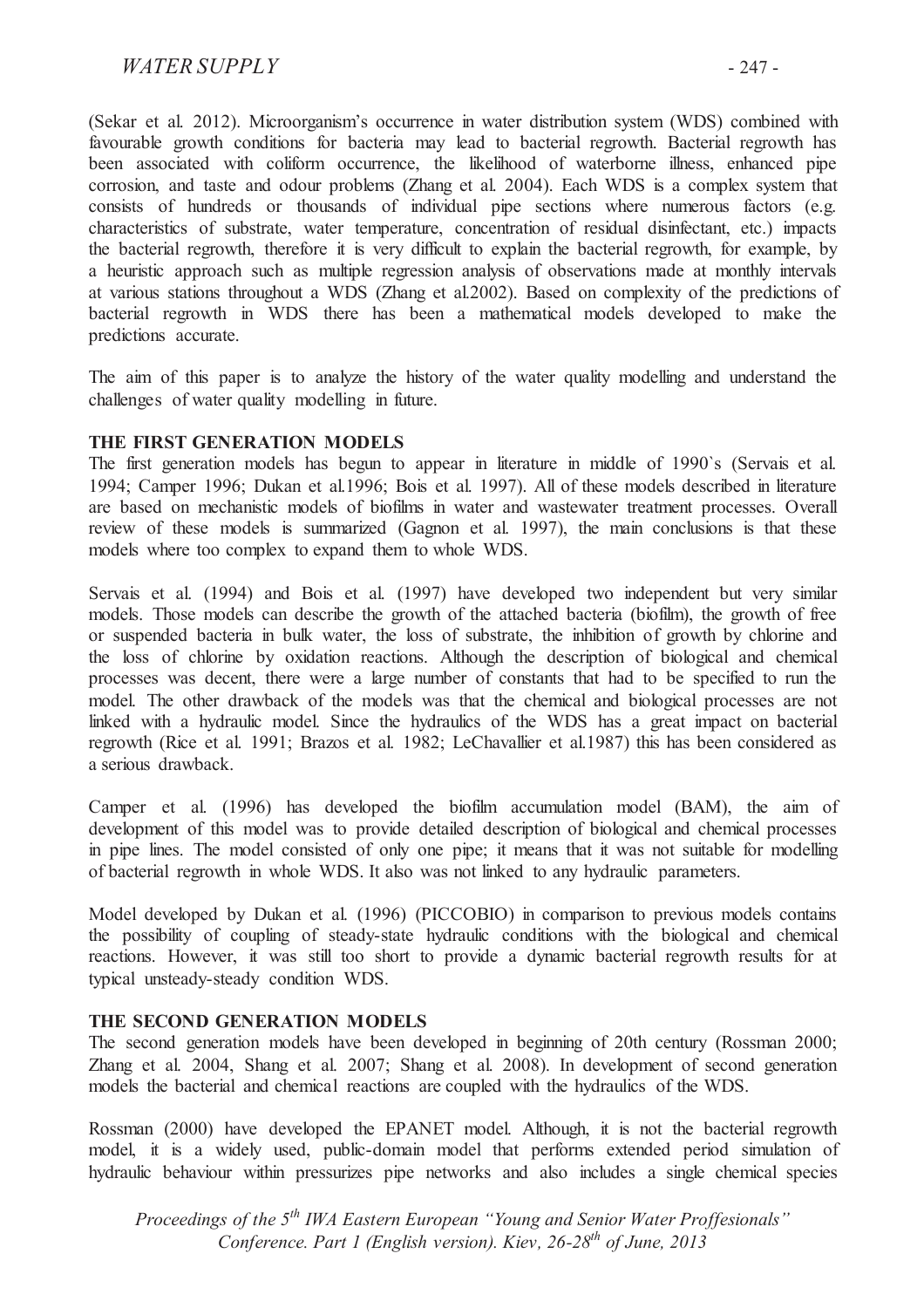# *WATER SUPPLY* - 248 -

(Rossman 2000). This model captures the dynamics of the transports and transformation of a chemical species under unsteady-state flow conditions as would be typically encountered. The most common water quality application of EPANET is to predict chlorine concentration given that it undergoes first-order decay in the bulk water and either first- or zero-order decay (under specified) at the pipe wall (Zhang et al. 2004). If the biological and chemical processes are coupled with the hydraulic processes in the WDS, the mass transport simulation schemes should be used. The EPANET uses the Lagrangian time-based approach to track the fate of discrete parcels of water as they move along pipes and mix together at junctions between fixed-length time steps (Rossman 2000). This kind of approach considers that there is only advective mass transport in pipes; it means that bulk species are transported down the length of a pipe with the same average velocity as the carrier fluid while at the same time reacting with the other bulk species (Shang et al. 2007). This is a drawback of the EPANET model because it does not include hydraulic dispersion or diffusion as a transport mechanism. This may be not a problem when there are high water velocities in pipes, but when there is low flow conditions in WDS and low water velocity in pipes, the mass transport into the pipes could be dominated by dispersion of diffusion (Axworthy et al. 1996). Other drawback of the model is the assumption that there are complete and instantaneous mixing in pipe junctions and reservoirs (Shang et al. 2008).

On the basis of EPANET there is developed an additional software EPANET-MSX (Multi-Species Extension) for solving drinking water quality variations in WDS. This software uses the hydraulic parameters from the network built in EPANET and couples with the biological and chemical reactions set up in EPANET-MSX. Extension allows implementing ordinary differential equations (ODEs) for solving the reactions. The EPANET-MSX system provides an investigative tool that allows engineers, chemists and microbiologists to collaborate to advance the state of knowledge of water quality in WDS (Shang et al.2008). Since the hydraulics of the model is linked to EPANET it still has the same drawbacks as EPANET.

Zhang et al. (2004) has developed the model for predicting the bacterial regrowth and transport for attached and free bacteria, biodegradable dissolved organic carbon (substrate) consumption and transport, chlorine decay in bulk water. In comparison to EPANET model, the advective-dispersive transport mechanism is used in proposed model. A major advantage of the method that have proposed by Zhang et al. (2004) is that it can provide good descriptions of concentration profiles in distribution systems for any extent of dispersion, unlike traditional low-order finite difference methods and Lagrangian methods that ignore dispersion. This model has not been tested under dynamic hydraulic conditions as would occur due to diurnal variations in water demand in WDS, there should be some additional investigations done (Zhang et al.2004). Some attempts to implement the model for real scale WDS has been done, for example Rubulis et al. (2007) tried to use the model for simulating the bacterial regrowth in Riga city WDS. The results showed that constants used in model should be reviewed as well there should be some coefficients added for phosphorous utilization modelling (Rubulis et al. 2007).

The second generation models is a huge step forward to an accurate prediction of the bacterial regrowth and chemical reactions in WDS, however, there are issues related to solving the mass transport for biological or chemical material in WDS.

#### **IMPROVEMENTS FOR MASS TRANSPORT IN WDS**

To solve the water quality modelling drawbacks there are several studies done, the main objective of the studies is to improve the equations and solvers that provide the modelling of mass transport in WDS. The studies can be divided in two sections: the studies related to axial mixing, advection,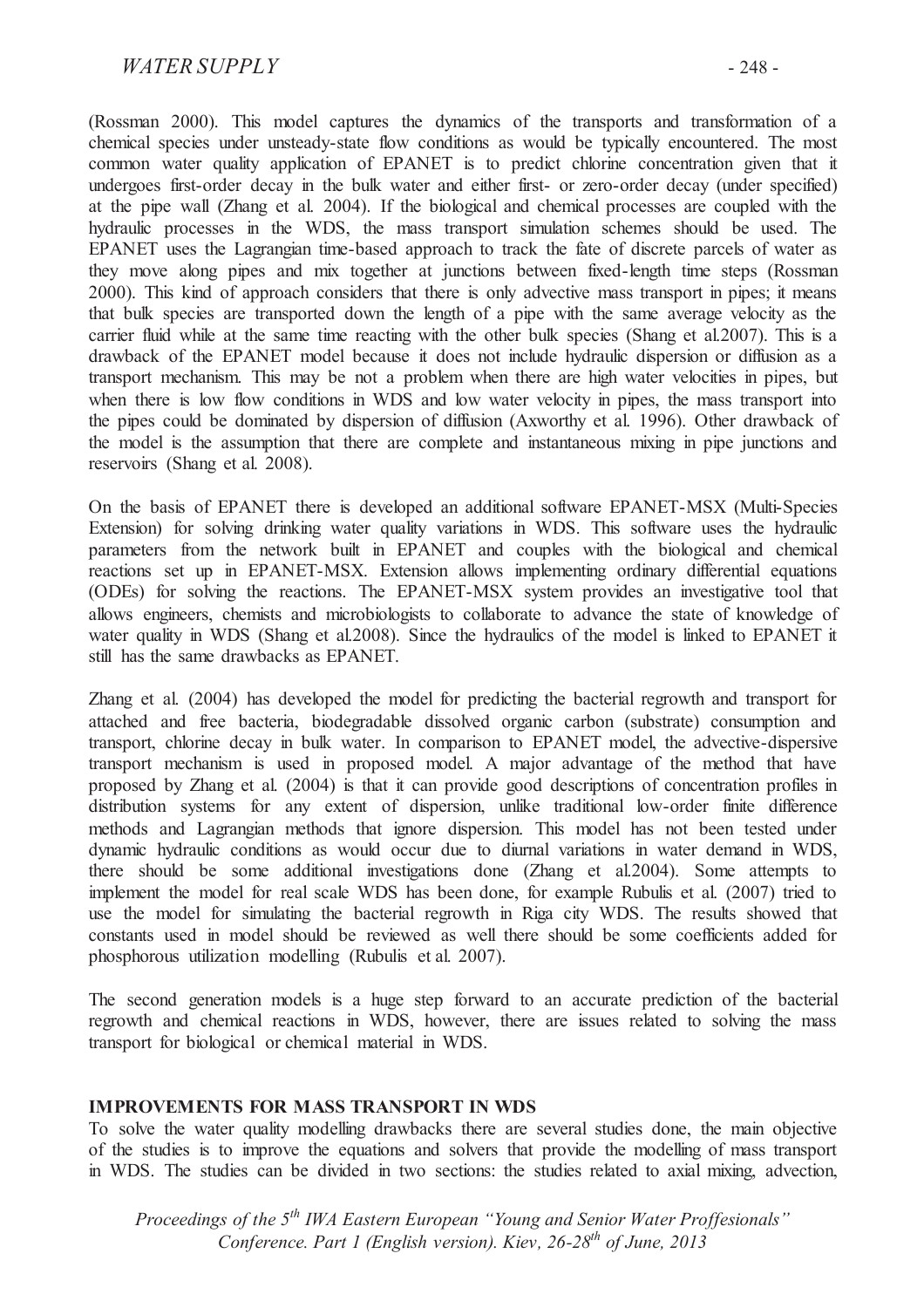diffusion, dispersion in straight pipes and mixing in junctions.

### **Axial mixing models**

The dispersion-diffusion process in drinking water quality modelling plays more important role if transport of conservative contaminants is modelled. If the reaction rates of the contaminant increases, the dispersion-diffusion process becomes relatively less important (Tzatchkov et al.2009). However, in low flow conditions the role of the dispersion-diffusion should be taken into account.

The advection-reaction models fail to properly represent the observed concentration in the pipes where low velocities prevail; low velocities are caused by varying flow conditions during the day the minimum pipe diameter requirement, dead ends, and other factors (Tzatchkov et al. 2002, Buchberger et al 2003). For example, a study of a WDS in Mexico, using hydraulic simulations and field measurements, indicated that low flow velocity is presented in 66% of the network pipes (Hansen-Rodriguez 1997). Another study has shown that about 23-35% of the total WDS can be considered as dead-end pipes and that depending on the time of the day, low flow conditions may predominate in 20-50% of a WDS (Buchberger et al 2003). Based on tracer tests performed in the WDS of Riga city Latvia (1374 km, 700 000 inhabitants, average daily water demand of 1500 l/s) the average modeled velocities in peak hours ranged from 0.13-0.30 m/s (Rubulis et al. 2010). Since this tendency is very significant, the dispersion and diffusion processes must be taken into account for water quality simulations (Tzatchkov et al. 2002).

To improve the mass transport simulations in WDS Tzatchkov et al. (2002) proposed a new two steps solving transformation scheme based on Eulerian-Langragian method and classical Taylor (1953, 1954) theory of dispersion. Through the first step, a transformation of the dependent variable makes the advetion-dispersion-reaction (ADR) equation become one equation where only advective and dispersive terms are present. Through the second step, a transformation of a spatial coordinate to one that follows the characteristic curves of the advective operator gives the differential equation a purely dispersive character. As investigational subjects of water quality, fluoride and chlorine concentrations were selected. The resulting simulations compared to the simulations run with the EPANET model and observation showed that in network pipes with the medium and high flow velocities the results are similar. However, in the pipes with low flow velocities ( $v < 0.02$  m/s), the observed concentrations are more closely to proposed model. Although, the results were more precise, it required much more computing resource and some more studies should be done to improve the solver that it could be applied for real scale WDS (Velitchko et al. 2002).

Romero-Gomez et al. (2011) proposed to improve the classical Taylor Taylor (1953, 1954) theory by implementing two dispersion coefficients, one for the dispersion in the front of the tracer (contaminant), and other for the dispersion in the downstream of the tracer. This assumption was based on the experiments done in pilot scale WDS, where the presence of solute tailing long after a tracer pulse has passed a fixed downstream location revealed that the dispersive rate toward the end of the pulse is stronger that the rate near the front. The measurements where done for electrical conductivity, and in laminar flow conditions ( $v < 0.13$  m/s, Re  $< 2000$ ). The 1 dimensional ADR model was made. Obtained modelling results were very close to the experimental results. The drawback of this model is that it has been made for single pipe simulation, it has to be combined with the efficient numerical schemes that are used to analyze real scale WDS.

Solute dispersion is an important component of WDS water quality simulation, and it should be incorporated into the next generation of WDS quality models (Tzatchkov et al.2009). Those models should be integrated in 1-D-Advection-Dispersion-Reaction model mechanisms that are widely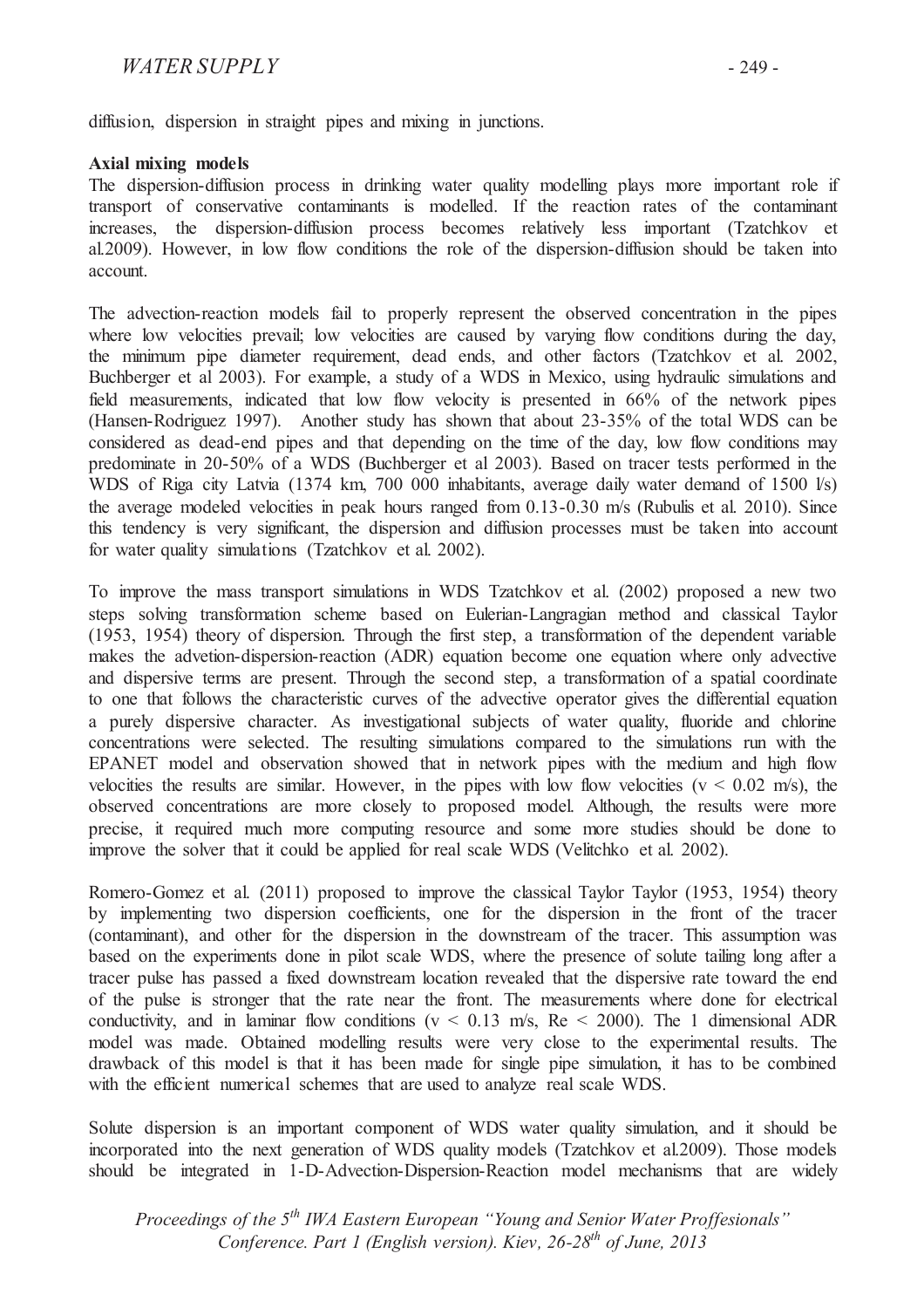used for real-world WDS system analysis (Andrade et al. 2011). This kind of improvements would lead to more accurate water quality predictions, what may lead to more precise risk assessments, especially for system regions with low-velocity flows.

### **Mixing in junctions**

A numerous studies during the last years has shown that there is no perfect mixing at pipe junctions and studies clearly have demonstrated that the perfect mixing assumption in water quality models can produce considerable errors in water quality modelling (Machell et al. 2007, Romero-Gomez et al. 2008, Austin et al. 2008, Choi et al. 2009). There have been several attempts to improve the models to achieve more precise modelling results.

Choi et al. (2009) has developed a comprehensive solute mixing model AZRED, which is suitable for modelling mixing at double-tee, cross and wye junctions in WDS. To develop the model there were a series of experiments conducted. Obtained experimental results afterwards are applied in the model code. The model code is based on the EPANET model. The modified code takes the original incoming pipe concentration values and applies the experimental data in order to calculate the modified outgoing pipe concentration values. Then it replaces the original perfect mixing (assumed in EPANET model) with the modified non-perfect mixing values. These improvements are capable of handling incomplete mixing at various types of 4-way junctions such as crosses, double-tees and wye connectors (Andrade et al. 2011) Achieved modelling results were much closer to the EPANET model results. However, there are some limitations for AZRED model, the ratios of the Reynolds number are based on experimental results, and the ratios approaching zero or infinity are extrapolated from experimental data; consequently, approximation may not be completely accurate. Also, unequal inlet and outlet pipe diameters at junction may introduce errors (Choi et al 2009).

It is widely known that water age, as defined by the cumulative residence time in the system, is considered a reliable surrogate for potable water quality (Choi et al 2009). Based on that, Machell et al. (2007) has developed the water quality model based on water age calculation. An improved model tracks water age within user defined bounds for WDS. It is proposed that water age is calculated and monitored throughout networks through assignation within defined age bands. The bands can be set by the user. The method determines the percentage of the flow from each pipe merging at a node that falls into each of used defined bands, and that fall outside the chosen range assuming complete mixing within a given band (Machell et al 2007). The shortcoming of the method is that it is only suitable for calculation of water age into the system and it is not applicable for modelling of contaminant spreading in WDS; however, improved code of the proposed method could be applied for wide range of contamination mixing simulations in WDS. The advantage of the method is that requires significantly less computational resources than other proposed methods.

Although, there has been developed several new methods for modelling water quality mixing at junctions, none of them is right away usable for high precision water quality simulations. The models should be improved and included in most common water quality modelling tools, as one of the solutions to calculate large range of data can be usage of high performance computers.

#### **CONCLUSIONS**

During last year's there has been a significant progress in water quality modelling in WDS. Although a numerous studies done, there has not been any user friendly high precision tool made. All of the studies showed that the models that have been widely used for last 15 years should be improved more.

The mass transport solving methods and equations regards to advection-dispersion-reaction must be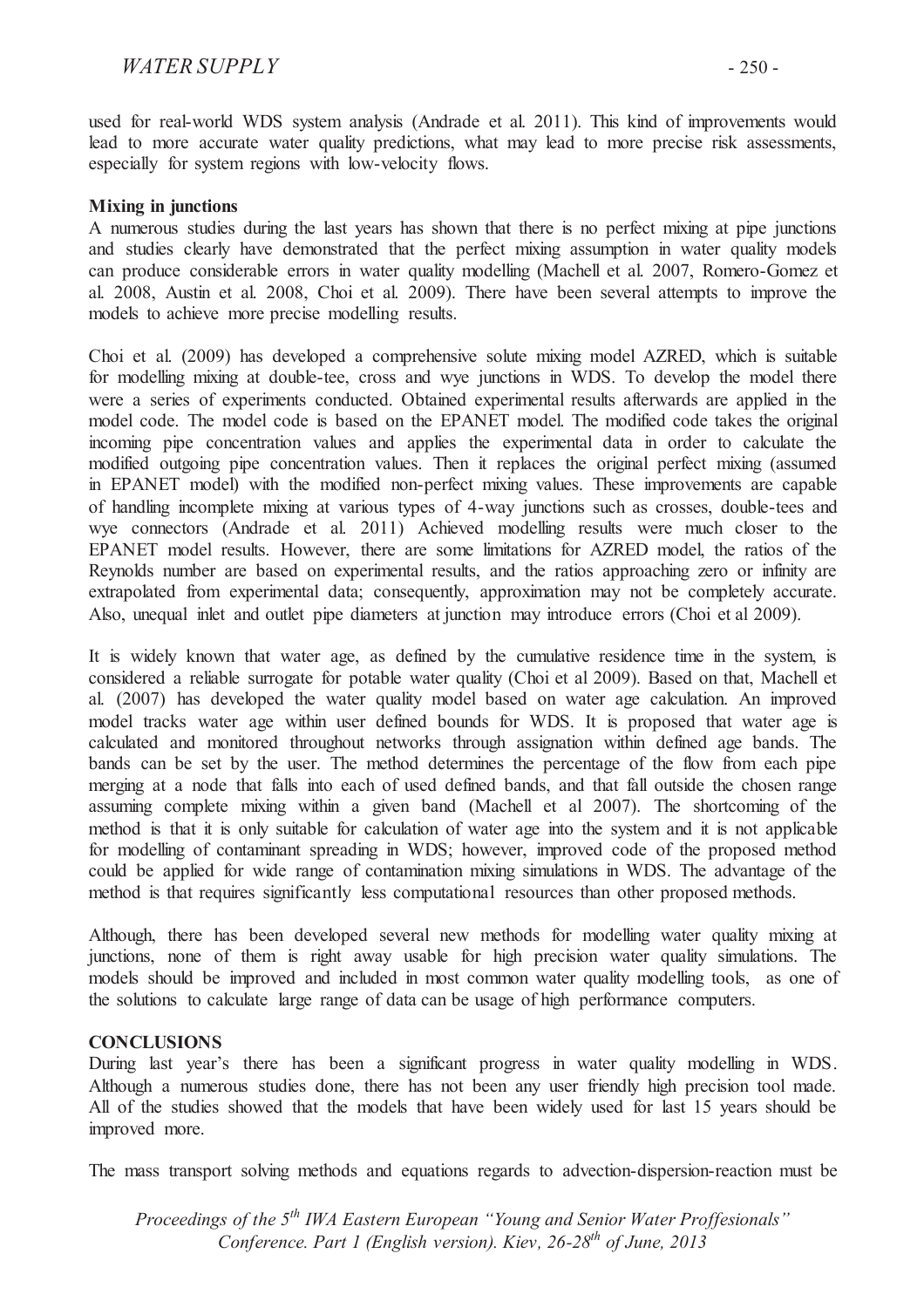# *WATER SUPPLY* - 251 -

improved to achieve more precise results for water quality modelling in pipe sections. Also water mixing description in junctions is not precise enough. The studies that have been done in most cases lead to complicated models that require a lot of computing resources if the real scale system should be analyzed. After improvement of those shortages, the water quality modelling would be a useful tool for utility managers and water resource engineers who work in next generation network design of water distribution systems, operation, real-time sensor optimization and placement, contingency planning and network security, and risk assessment.

All of the studies done about mass transport development, has been done with chemical substances, it means that there are wide field of studies to be done with biological matter transport in WDS. Since the methods for bacterial mass or amount analysis needs several days, the validation and verification of such a models will take a very long period of time. Also the reactions and biological regrowth is very complicated and individual processes for different kind of biological matter, that should be simplified and generalized enough to meet the requirements of precision of the model and the time and computing resources that is needed. To minimize the time consumption for experiments and modelling is the greatest challenge for the drinking water quality modelling of biological regrowth.

#### **ACKKNOWLEDGEMENTS**

This work has been partly supported by the European regional development fund within the project "Development of innovative water procession technology using nanostructured ceramics", No. 2010/0257/2DP/2.1.1.1.0/10/APIA/VIAA/012.

#### **REFERENCES**

- Andrade, M., Rojano, F., Romero-Gomez, P., Choi, C. Y. (2011) Integrated Water Quality Modeling of Water Distribution Systems. Water Distribution Systems Analysis 2010: pp. 670- 677
- Austin, R.G., van Bloemen Waanders, B., McKenna, S., Choi, C.Y. (2008) Mixing at cross junctions in water distribution systems. II: Experimental study, *Journal of Water Resources Planning and Management*, 134 (3), pp. 295-302.
- Axworthy, D.H., Karney, B.W. (1996) Modeling low velocity/high dispersion flow in water distribution system, *Journal of Water Resources Planning and Management*, ASCE 122,218- 221
- Bois, F. Y., Fahmy, T., Block, J. C., and Gatel, D. (1997) Dynamic modelling of bacteria in a pilot drinking-water distribution system, *Water Research*, 31(12), 3146–3156.
- Brazos, B.J., O`Connor, J.T., Abcouwer, S.A., (1982) Kinetics og Chlorine Depletion and Microbial Growth in Household Plumbing Systems, Proc. AWWA WQTC, Houston, Texas
- Buchberger, S.G., Carter, J.T., Lee, Y., Schade, T.G., (2003) Random demands, travel times, and water quality in dead ends, AWWARF Rep.90963F, AWWA, Denver
- Camper, A. K. (1996) Factors limiting microbial growth in distribution systems: Laboratory and pilot-scale experiments, Rep. No. 90708, American Water Works Research Foundation.
- Choi, C.Y., Shen, J.Y., Austin, R.G. (2009) Development of a comprehensive solute mixing model (azred) for double-tee, cross and wye junctions, Proceedings of the 10th Annual Water Distribution Systems Analysis Conference, WDSA 2008, pp. 1004-1014.
- Dukan, S., Levi, Y., Piriou, P., Guyon, F., and Villon, P. (1996) Dynamic modelling of bacterial growth in drinking water networks, *Water Research*, 30(9), 1991–2002.
- European Union Council (1998) Directive "98/83/EC on the quality of water intended for human consumption", *Official Journal of the European Communities*, Brussels, Belgium, 32-54
- Gagnon, G. A., Ollos, P. J., and Huck, P. M. (1997) Modelling BOM utilisation and biofilm growth in distribution systems: review and identification of research needs, *Journal of Water Supply:*